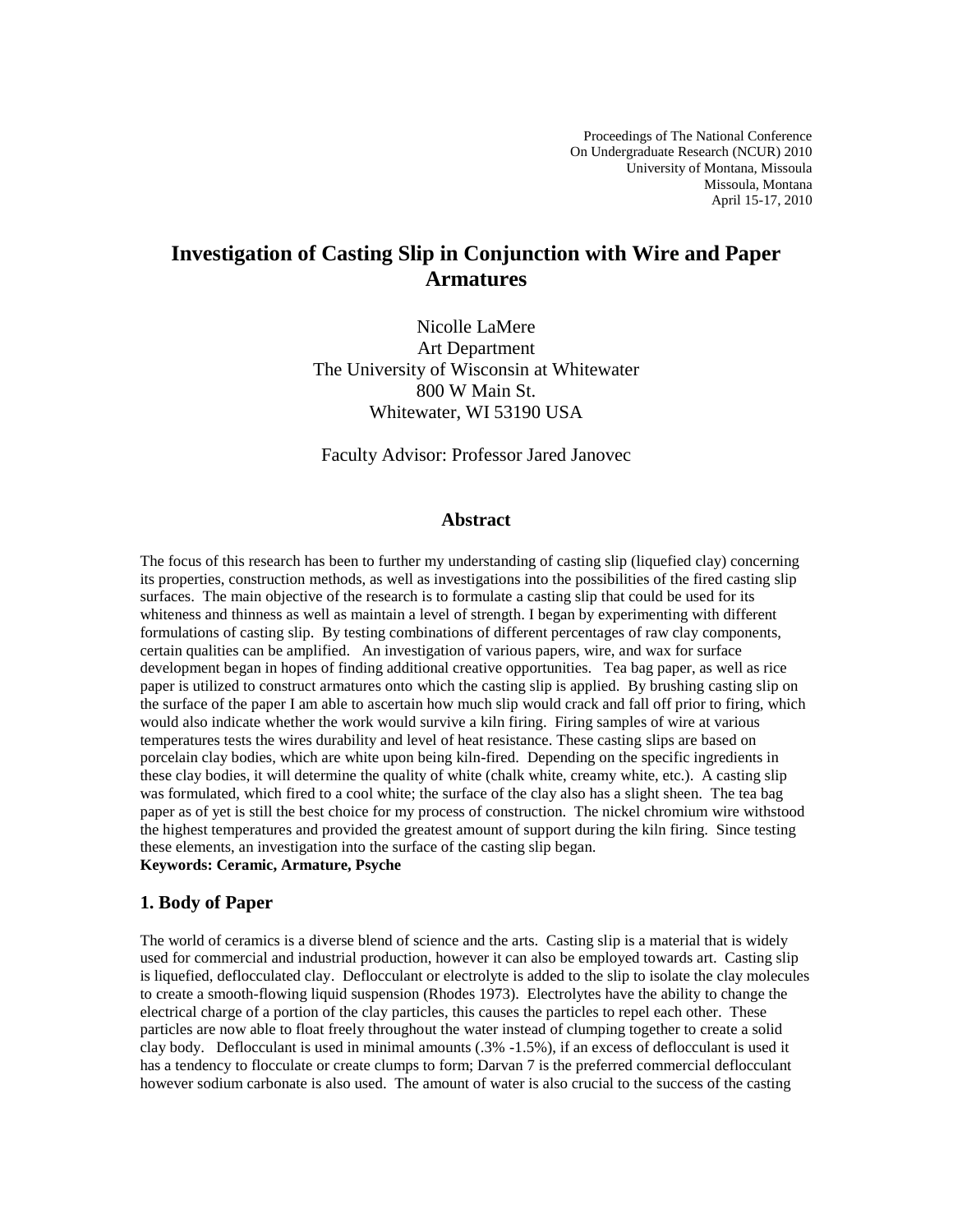slip. Most casting slips contain between 35% and 50% water by weight. If deflocculant is not included, a greater percentage of water is necessary.

 One of the main goals of this research was to formulate a casting slip, which would be used for its whiteness, and thinness while maintaining a level of strength. In every clay body there are three main components, a clay, a flux and a glasifier. The clay on its own has a composition of one part alumina two parts silica. Aluminums role in the formula is to help maintain the structure of the clay body while it is undergoing a kiln firing. Flux is a material, which raises or lowers the melting point of the clay body. Silica or quartz is used as a glasifier, it provides a hardness, and stability to the body. The whitest clay bodies are kaolins, these are found in on the site of their parent rock, they have not been transported by wind or water and therefore have remained pure (no iron contamination). The whitest kaolin currently on the market is Grolleg, this was used as the base of the mixture. Grolleg is a fine particle sized clay that is more difficult to deflocculate because there are more particles to suspend within the water. Nepheline syenite was used as the flux, because of its lower firing temperature; it melts or vitrifies more within the clay body and bonds the clay particles to a greater extent. This also provides the clay with a vitrified surface. Nepheline syenite contains sodium carbonate, which is a natural deflocculant; because of this the amount of Darvan 7 needed decreases. This formula was created to completely vitrify at cone 10 (704 ◦C), however it also functions at cone 8 (693 ◦C). All tests were completed simultaneously to decrease error of variables from temperature changes and length of kiln firings.

 After formulating a white base casting slip, an investigation into including color began. Various percentages of oxides as well as inclusion stains, more commonly known as mason stains were added to the white casting slip. These samples were fired to various temperatures in an oxidation kiln. Depending on the percentage of colorant, the casting slip body had various surface qualities. For example, a 5% addition of mason stain 6650 (black) fired to cone 10 caused the body to flux to a greater extent creating a more vitrified surface. The casting slip behaved more like a glaze and less like a clay body. The increased flux created a greater bond between the particle while allowing the object to melt and warp out of place. This resulted in a mutated object with an attractive surface.

 Because of the liquefied, viscous nature of the slip, it is commonly poured into plaster molds, however it can also be sprayed or painted onto a surface. By painting the slip onto a paper armature the slip has an underlying structure to cling to. Not all papers can be implemented successfully with this method of construction. An investigation into commercially available papers resulted in the discovery of key characteristics for the success of proper bonding between paper and casting slip. Papers that are more fibrous are found to have greater success. Other variables such as the amount of fibers per inch as well as type of fibers are significant. In terms of store bought papers, the tea bag paper has had the greatest amount of success while using this method of construction. The use of rice paper has also been successful when making less complicated objects. Rice paper is found to be less absorbent of casting slip, which makes the slip more likely to flake off before being kiln fired. It also found that the rice paper does not burn out completely, leaving behind a white crusty residue on the fired clay. For the greatest amount of bonding between the unfired casting slip and paper, a hand made paper provides the greatest amount of control over the advantageous variables.

 In order to create three-dimensional objects a wire armature must be utilized. An armature is an underlying structure that provides support. Armatures can be used primarily during construction of an object, or it may be incorporated into the final piece. For my cozen method of construction it is found that incorporating an internal wire structure within the paper object allows for the greatest amount of success. From this general realization, an investigation of various wires began. Because of the different types of metal used results varied, mostly depending on the temperature the object was fired to. Due to the high temperature the clay was designed to fire to, it was important to find a wire that could hold its form and provide support at temperatures up to cone 10. Various gages as well as metals were tested at different temperatures. At cone 10, copper will burn out leaving a trail of residue, it also has the tendency of running down the surface of the object. Steel wire doesn't burn out completely, it has a tendency of migrating out of the paper while bubbling and blistering; the remaining wire is very brittle. Brass wire provides a sufficient amount of support however, it leaves scorch marks where it was imbedded into the paper. If brass is placed on the surface of an object it burns out completely while eating through the ceramic material. Nickel chromium was the only wire tested which maintained its integrity through a cone 10 kiln firing. It is also found that nickel chromium migrates out of paper objects, which decreases the survival rate of the fired object.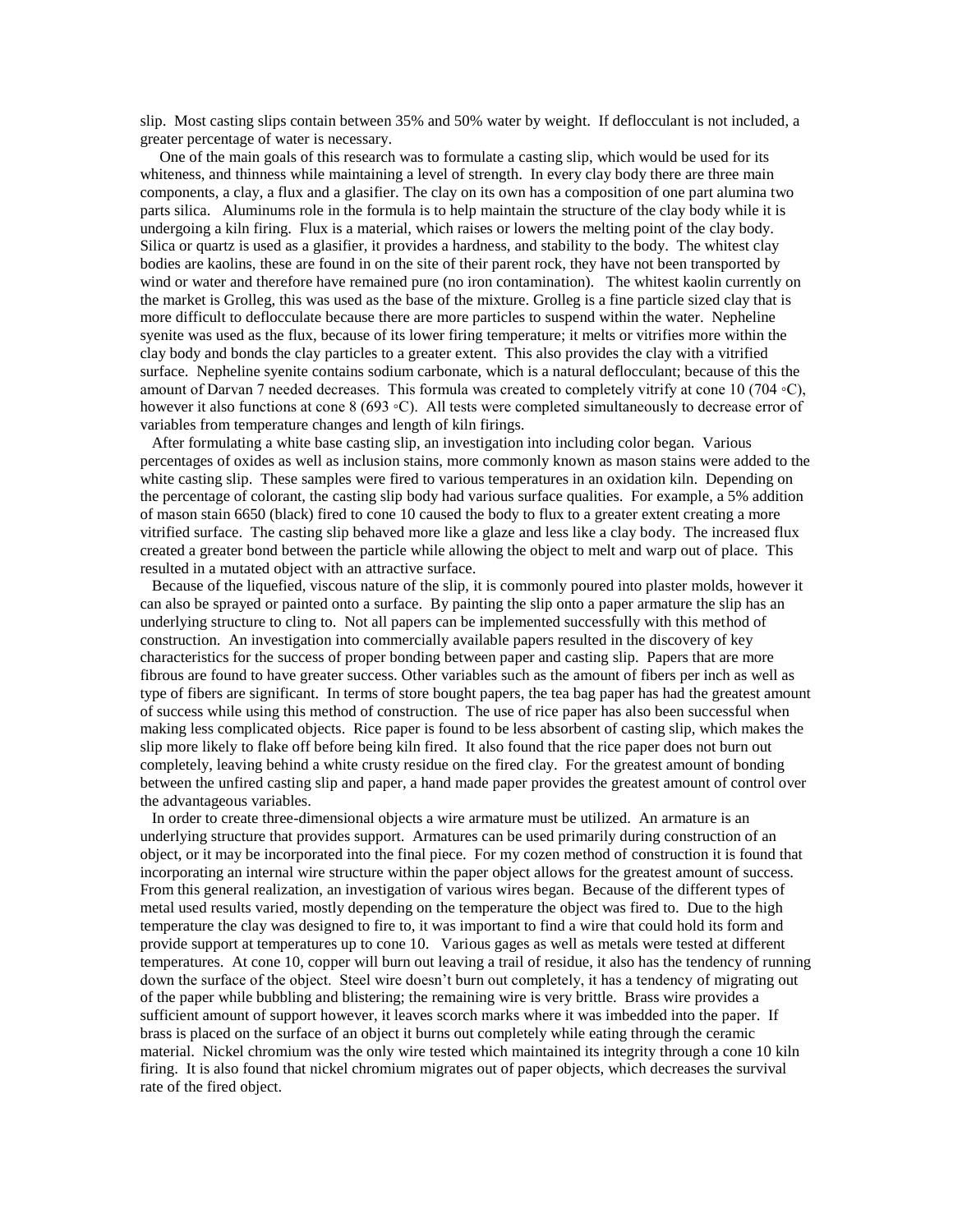Once all of the results were compiled, it was possible to apply the information gained. This research into a particular method of construction was significant in expressing my creative ideas. Conceptually, I am interested in the human psyche. Observing everyday behaviors and interactions fuels my creative process. By interpreting these subtleties in behavior I strive to interject these traits onto these ceramic forms. This method of construction conveys an overwhelming sense of fragility, and impermanence. It is important for the object to survive its initial conception but it is not important that these pieces are archival. This is intended to convey the tenuous reality we occupy. An interest in the individual is shown however, these individual pieces are very rarely shown singularly. Because existence isn't exclusively based upon our own reality, but a compilation of the collective conscious, multiples are implemented.

The conception of these objects are achieved threw baptism by fire. The cone 10 fireing is a traumatic experience as temperatures exceed that of an object re-entering earths atmosphere. Once the kiln has cooled the objects are frozen in time, unable to adapt to their surroundings. When placed on an unyielding surface, the objects chip and shatter in a self-destructing act. Every object has its own life span, when their complete destruction occurs is unknown. The only certainty is that not one will exist unaltered external circumstances.

#### **2. Ceramic Works**



*Stitched,* **Casting slip, Paper, Brass, Thread, 2009**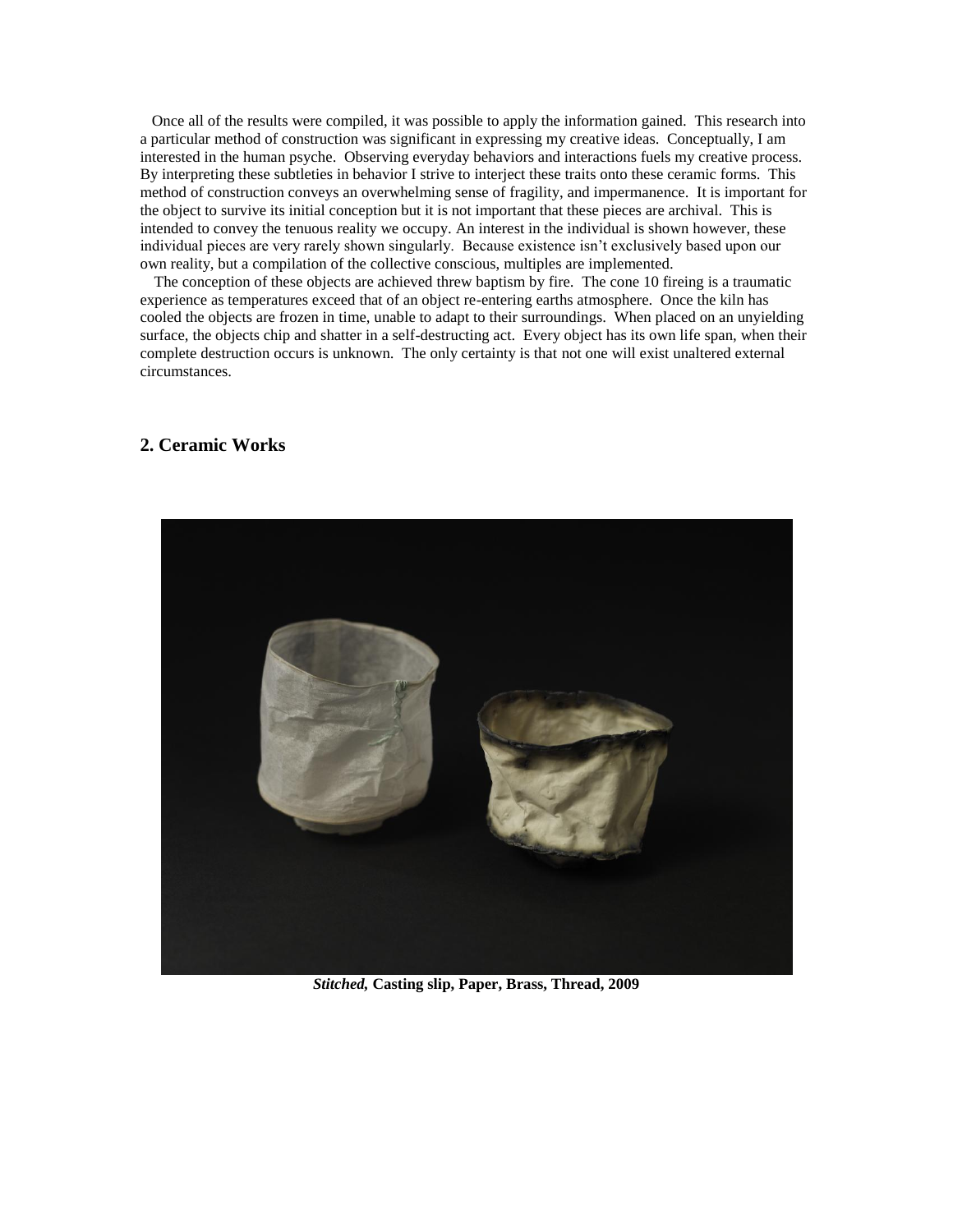

*Tea bowls,* **Casting slip, Brass, 2009**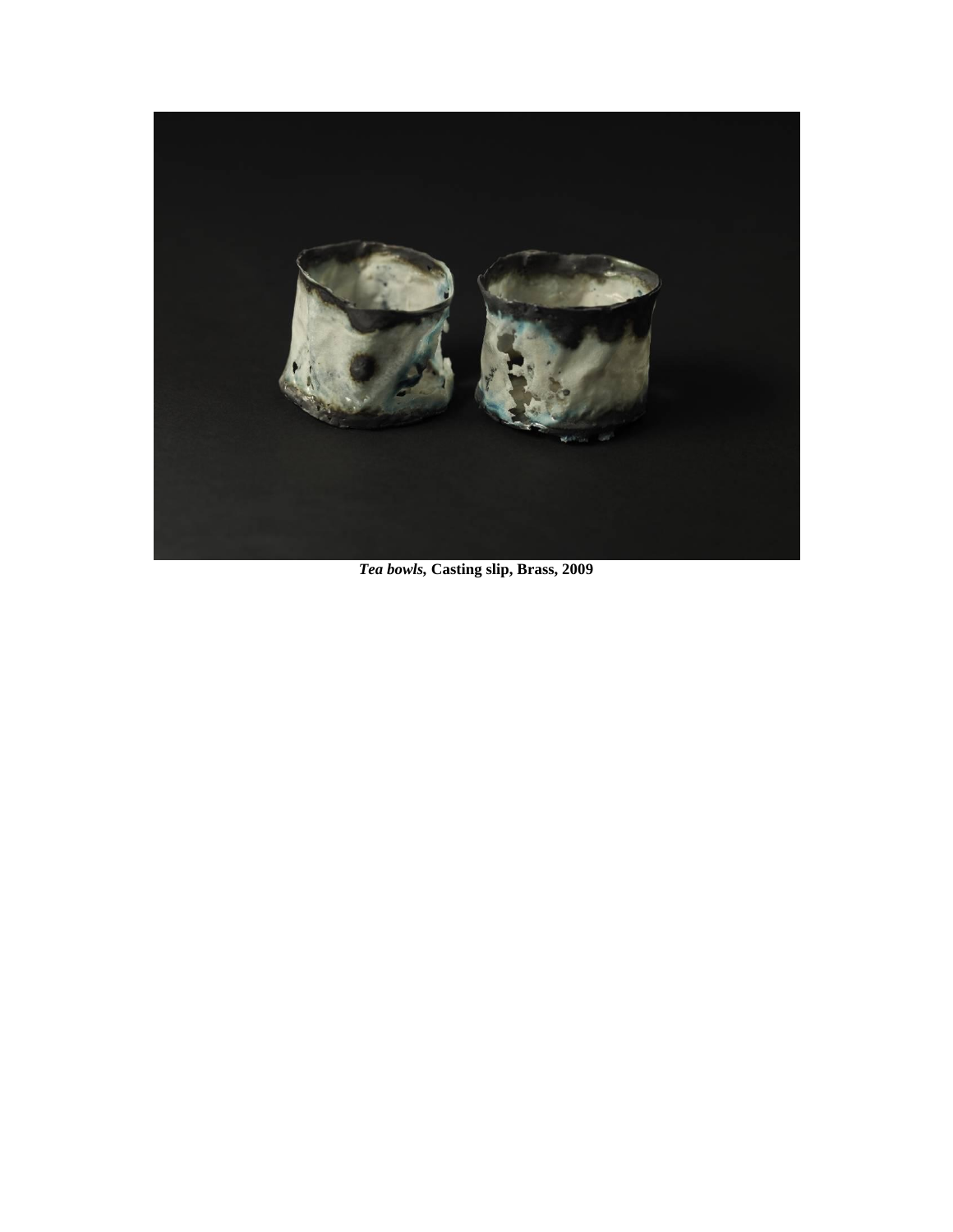

*Trio,* **Casting slip, Copper wire, 2009**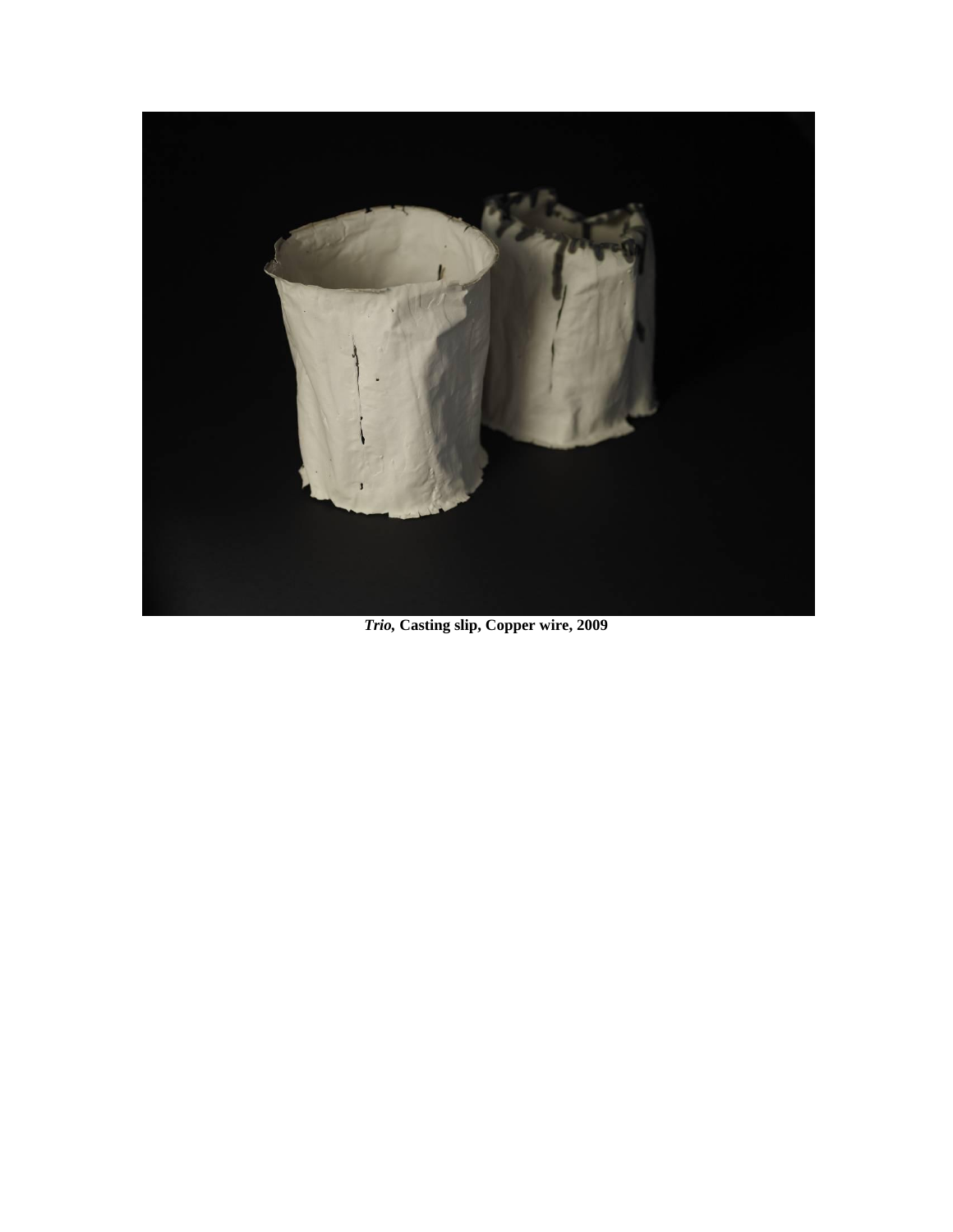

*Untitled***, Paper, Thread, 2009**